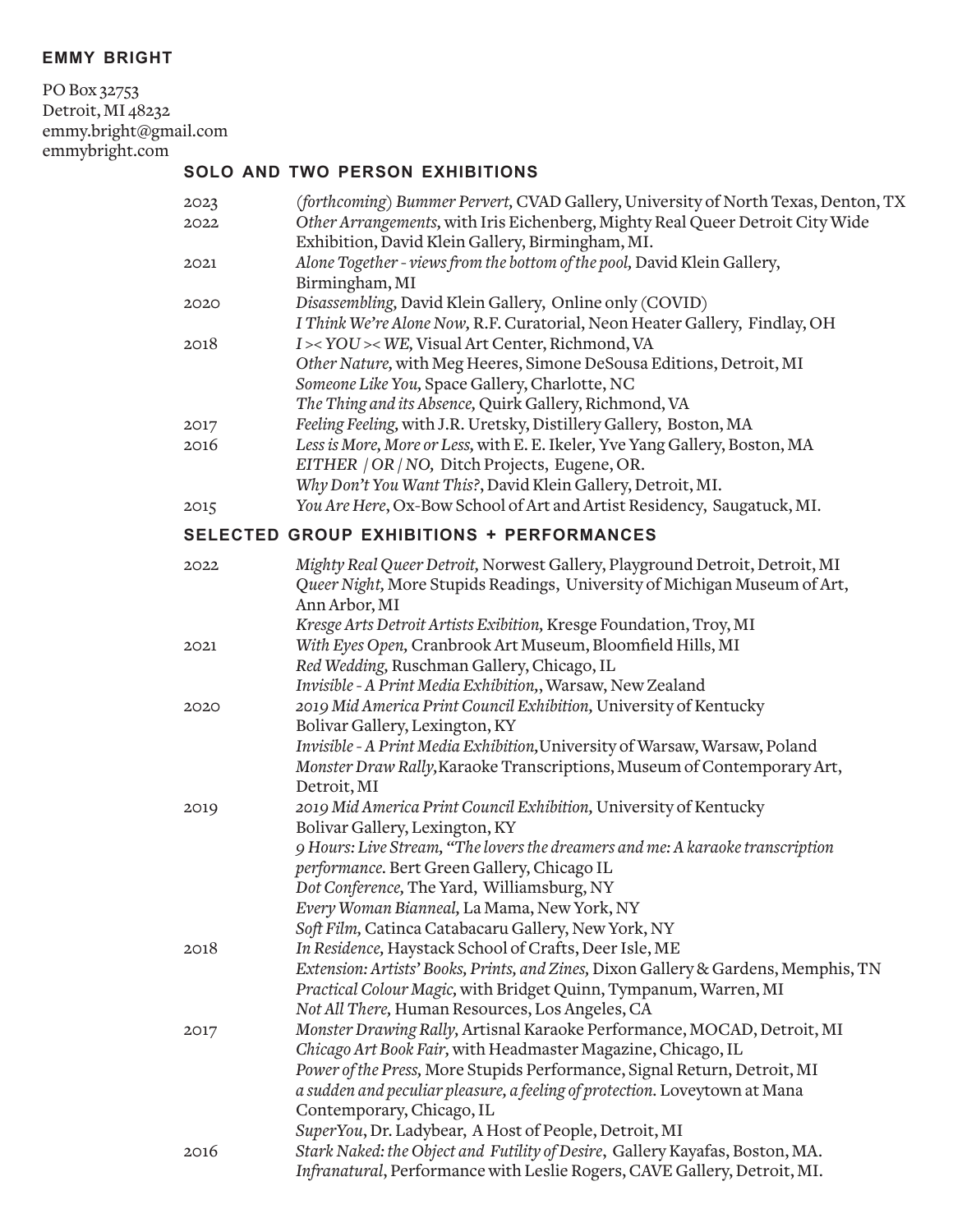# **selected group exhibitions + performances cont**

|      | Sex Habits, In/Habit Roving Art Series, Archer Ballroom, Chicago, IL.<br>Thesis Exhibition, Cranbrook Museum of Art, Bloomfield Hills, MI. |
|------|--------------------------------------------------------------------------------------------------------------------------------------------|
|      | My Type, Whitdel Gallery, Detroit, MI.                                                                                                     |
|      | Queer Mimosa, Dr. Ladybear Performance, Artspace, New Haven, CT.                                                                           |
| 2015 | hello, world!, Artspace, New Haven, CT.                                                                                                    |
|      | Kinsey Institute for Research in Sex, Gender and Reproduction,                                                                             |
|      | Grunwald Gallery of Art, Bloomington, IN.                                                                                                  |
|      | Picnic Club, Public Pool Art Space, Hamtramck, MI.                                                                                         |
| 2014 | Past, Present, Future, Midwest Print Conference, Bloomfield Hills, MI.                                                                     |
|      | A Womens Arms, Lincoln Arts Project, Lincoln, MA.                                                                                          |
|      | Queer Communities in Print, 186 Carpenter, Providence, RI.                                                                                 |
| 2013 | One Room, Romantic Logic Project, RISD Museum, Providence, RI.                                                                             |
|      | This is an Emergency: Gender Justice and Reproductive Rights,                                                                              |
|      | 186 Carpenter, Providence, RI.                                                                                                             |
| 2012 | Backlash!, Soho20 Gallery, New York, NY.                                                                                                   |
|      | T.E.A.E., Sarah Doyle Center, Brown University, Providence, RI.                                                                            |
|      | Reanimation Library, 186 Carpenter, Providence RI.                                                                                         |
| 2010 | Pattern Factory, Bushwick Print Lab, Brooklyn, NY.                                                                                         |
| 2009 | Wassaic Summer Arts Festival, Wassaic Project, Wassaic, NY.                                                                                |

# **fellowships + residencies**

| University of Hawaii, Artist in Residence - Print Media, Manoa Valley, HI |
|---------------------------------------------------------------------------|
| Penland School of Crafts, Winter Residency, Penland, NC                   |
| Studio 2-3, Shop Residency, Richmond, VA                                  |
| Haystack School of Art, Open Studio Residency, Dear Isle, ME              |
| Penland School of Crafts, Winter Residency, Penland, NC                   |
| Vermont Studio Center Artist Residency, Johnston, VT                      |
| Ox-Bow School of Art + Artist Residencies, Fellowship, Saugatuck, MI      |
| Reanimation Library, Artist in Residence, Providence, RI                  |
| New Urban Arts, Fellowship in Community Arts, Providence, RI.             |
|                                                                           |

### **publications**

| 2020 | Bright, E. More Stupids: A Tarot, Three Hole Press, New York, NY                  |
|------|-----------------------------------------------------------------------------------|
| 2017 | Headmaster Magazine, Village People Issue "Some Queers Move to Some               |
|      | Cities: An Analysis. Matthew Lawrence & Jason Tranchida eds.                      |
| 2016 | BFF Fest, "Softer Side" Interview. ed. Lauren Rossi Detroit, MI                   |
| 2015 | Parents, "Index" Writing and comics anthology ed. Alison Rutsch, Providence, RI   |
| 2014 | Neighbors, "Index" Writing and comics anthology, ed. Alison Rutsch Providence, RI |
| 2012 | Providence Comics Consortium Anthology, ed. Walker Mettling Providence, RI        |
| 2010 | Proximity Magazine: Education as Art Issue, "With Mike Bancroft" Chicago, IL      |
| 2008 | AIMPrint: Relationships in the Arts and Learning "The Changing Shape of Learning" |
|      | Weiss, Cynthia and Lichtenstein, Amanda eds. Chicago Illinois                     |
| 2007 | Bailiwick, Special Projects Inclusion, Issue 5, November 2007                     |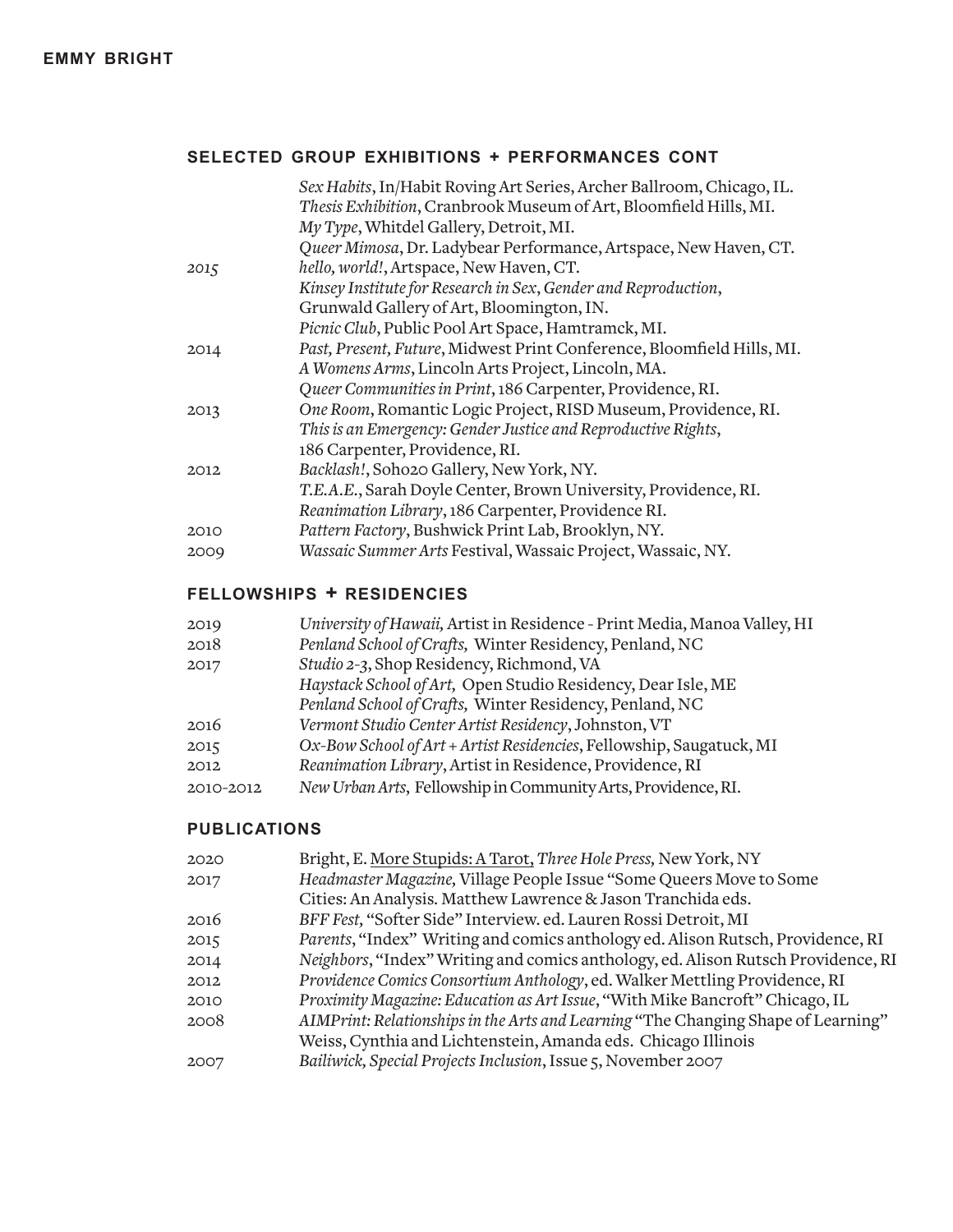#### **bibliography**

Standfest, Ryan " 124 Emmy Bright," Essay'd, Standfest, Ryan Standfest May, 2019.

Ross, Lauren. I><YOU><WE: Same Same Only Different. Visual Arts Center of Richmond. 2019. Exhibition Catalog.

Jason Sudak. I><YOU><WE. Interview and Documentary with Jason Sudak, Dec.12, 2018.

Newton, Karen. Three artists challenge each other to create something new at VisArts. Style Weekly, Dec. 4 2018.

Hawkins, Ashley. "The Space in the Middle - Emmy Bright." Look See, March 1, 2018.

Hodges, Michael H. "Artists Take Varying Paths to Invite Deep Contemplation." Detroit News, October 20, 2016.

Sharp, Sarah Rose. "Sarah Rose Sharp." Detroit Art Review, September 24, 2016. https://www.detroitartreview.com/2016/09/domestic-transcendence-david-klein-gallery/.

#### **visiting artist lectures**

| 2021 | Visiting Artist, Oxbow School of Art and Artist Residency, Saugatuck, MI             |
|------|--------------------------------------------------------------------------------------|
|      | Visiting Artist Workshop and Lecture, Organism for Poetic Research (student          |
|      | organization), New York University + Brown University, via Zoom                      |
|      | Influence of Tarot on Eternal Return the Obsidian Heart by Raul de Nieves            |
|      | panelist, Curated by Risa Puleo, Museum of Contemporary Art, Miami, FL               |
|      | Visiting Artist, History of Contemporary Art, Art History Department, University of  |
|      | Anchorage, Alaska (Zoom)                                                             |
|      | "Reading Others and Ourselves" Hosted by 3 Hole Press for the Printed Matter         |
|      | Book Fair, NY (Zoom)                                                                 |
| 2020 | Visiting Artist Studio Visit, Alfred University, Foundations Program, via Zoom       |
|      | Caine College of the Arts, Utah State University, Advanced Printmaking Course,       |
|      | 3 Day workshop + lecture, via Zoom                                                   |
|      | Guest Artist, Research Group, Performance (NYC), curated by Danny Greenberg,         |
| 2019 | Visiting Artist, College for Creative Studies, Detroit, MI                           |
|      | Visiting Artist, Cleveland Institute of Art, Cleveland, OH                           |
|      | Visiting Artist, University of Hawaii, Manoa Valley. Manoa, HI                       |
| 2018 | Panelist, The Art of Subtlety, MidAmerica Print Conference, Laramie, WY              |
|      | Visiting Artist, Alternative Books, Photography, VCU, Richmond, VA                   |
|      | 'Experimental Print and Writing', lecture and workshop for Studio 2-3, Richmond, VA  |
|      | Visiting Artist, Performance, Print & Social Practice, Denver University, Denver, CO |
| 2017 | Visiting Artist, Foundations, Alfred University, Alfred, NY                          |
|      | Visiting Artist in Sculpture + Performance, Alfred University, Alfred, NY            |
| 2016 | "Pedagogy for the Artists" Lecture & Faculty workshop, Roger Williams University,    |
|      | Bristol, RI                                                                          |
| 2014 | "Relational Art," School of the Museum of Fine Arts, Boston, MA                      |
|      | "Artist as Pedagogue," Rhode Island School of Design, Providence, RI                 |
|      | "Process/Process," RISD Museum, Providence, RI                                       |
|      | "Big Draw: Lists," RISD Museum, Providence, RI                                       |
| 2013 | "Collaborative Self Publishing" Workshop, Harvard Graduate School of                 |
|      | Education, Cambridge, MA                                                             |